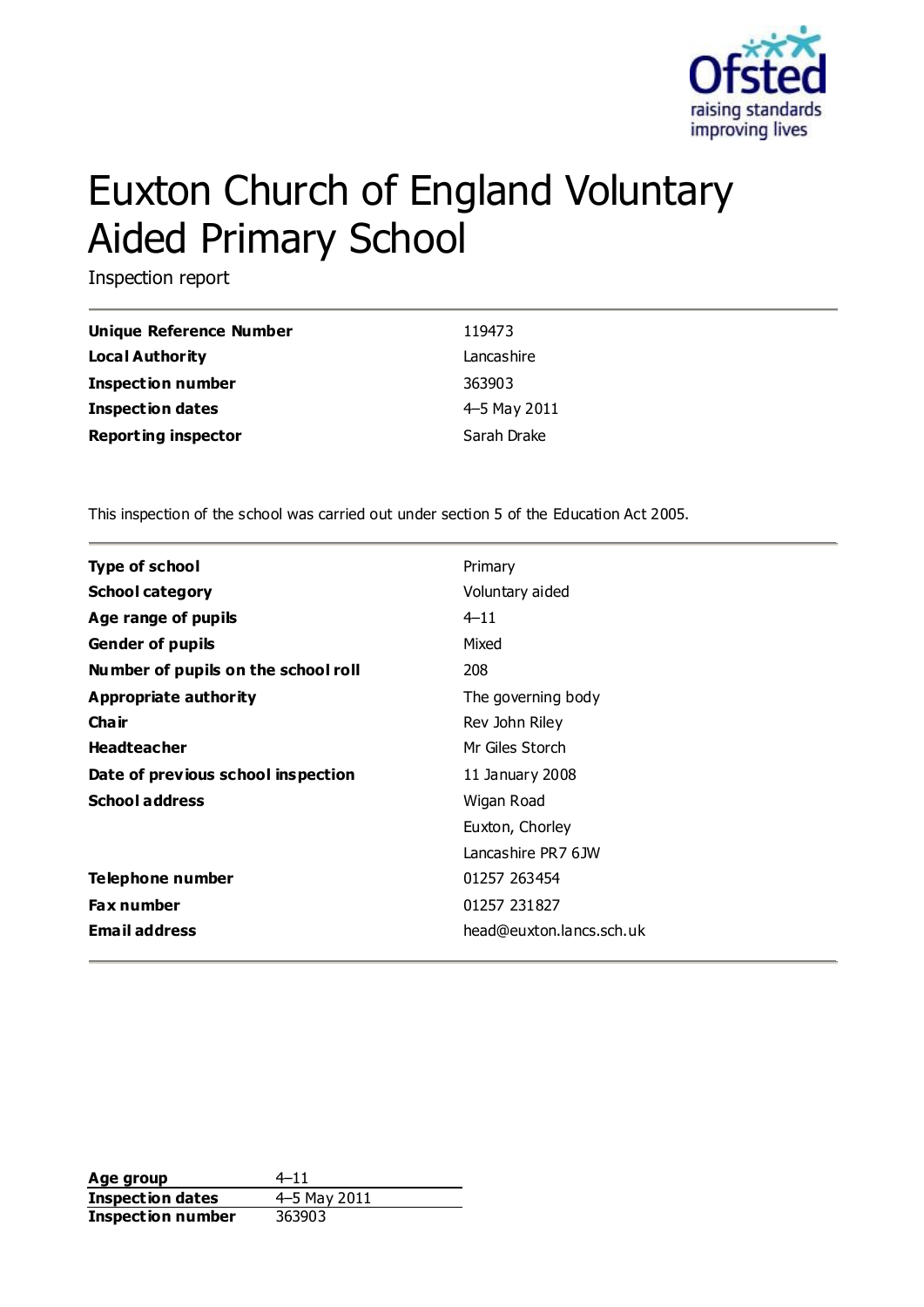The Office for Standards in Education, Children's Services and Skills (Ofsted) regulates and inspects to achieve excellence in the care of children and young people, and in education and skills for learners of all ages. It regulates and inspects childcare and children's social care, and inspects the Children and Family Court Advisory Support Service (Cafcass), schools, colleges, initial teacher training, work-based learning and skills training, adult and community learning, and education and training in prisons and other secure establishments. It assesses council children's services, and inspects services for looked after children, safeguarding and child protection.

Further copies of this report are obtainable from the school. Under the Education Act 2005, the school must provide a copy of this report free of charge to certain categories of people. A charge not exceeding the full cost of reproduction may be made for any other copies supplied.

If you would like a copy of this document in a different format, such as large print or Braille, please telephone 0300 123 4234, or email **[enquiries@ofsted.gov.uk](mailto:enquiries@ofsted.gov.uk)**.

You may copy all or parts of this document for non-commercial educational purposes, as long as you give details of the source and date of publication and do not alter the documentation in any way.

To receive regular email alerts about new publications, including survey reports and school inspection reports, please visit our website and go to 'Subscribe'.

Royal Exchange Buildings St Ann's Square Manchester M2 7LA T: 0300 123 4234 Textphone: 0161 618 8524 E: **[enquiries@ofsted.gov.uk](mailto:enquiries@ofsted.gov.uk)**

W: **[www.ofsted.gov.uk](http://www.ofsted.gov.uk/)**

© Crown copyright 2011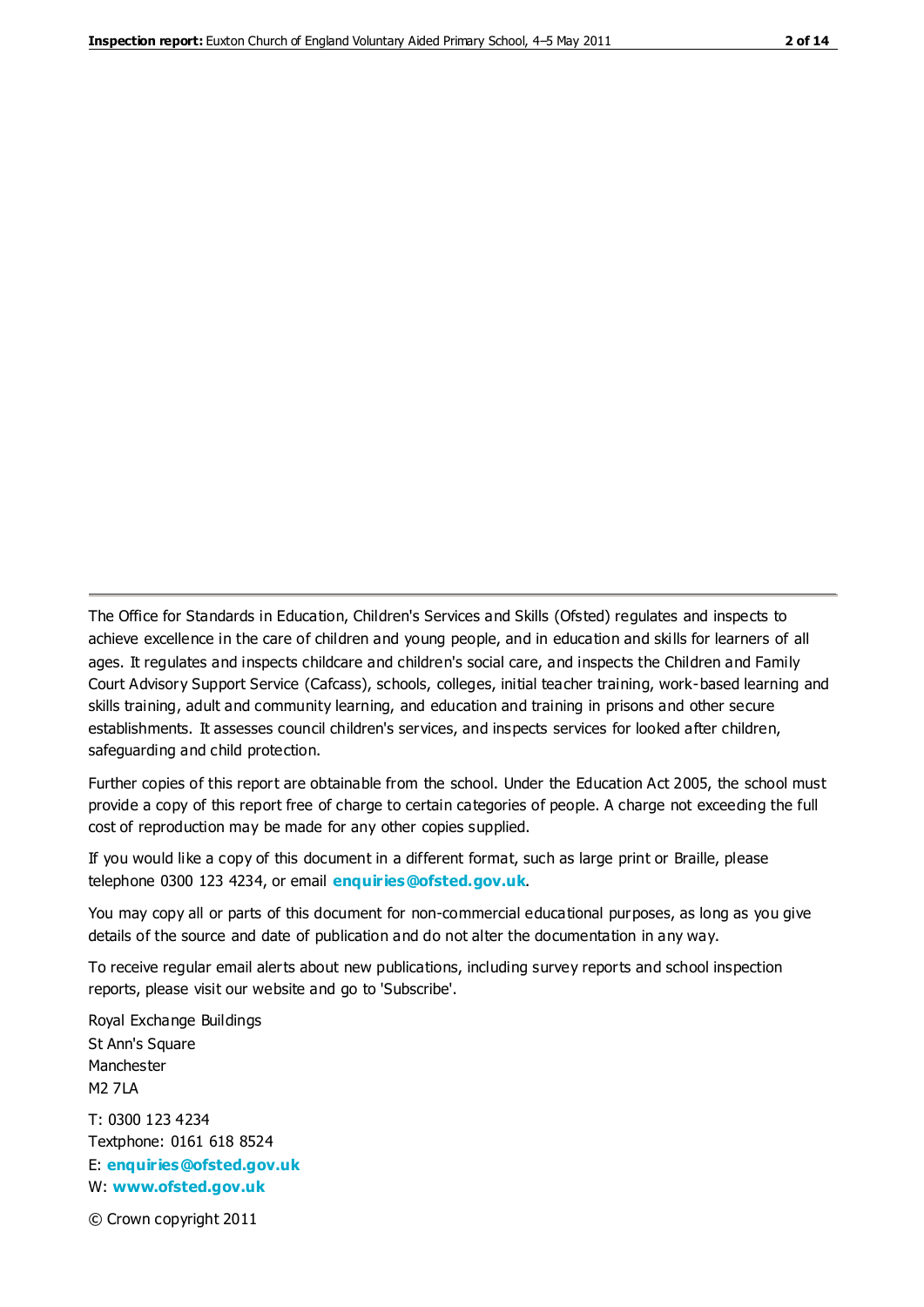# **Introduction**

This inspection was carried out by three additional inspectors. The inspectors observed 14 lessons taught by eight different teachers and held meetings with school staff, the Chair of the Governing Body, and groups of pupils; they also spoke informally with parents and carers. They observed the school's work, and looked at a range of documentation relating to school management, including safeguarding, and pupils' attainment and progress. The inspectors also took into account the responses to the inspection questionnaires made by 77 pupils, 18 staff and 113 parents and carers.

The inspection team reviewed many aspects of the school's work. It looked in detail at a number of key areas.

- $\blacksquare$  The progress made by different groups of pupils with a particular focus on those with special educational needs and/or disabilities, those who are more able and children in the Reception class.
- The extent to which all teachers use the whole range of assessment information to provide pupils with suitable levels of challenge.
- The rigour with which all leaders evaluate the school's success and then effectively take action to bring about improvement.

# **Information about the school**

The school is smaller than the average-size primary school and serves a semi-rural area to the west of Chorley. Most pupils are White British and very few speak English as an additional language. The proportion of pupils known to be eligible to receive a free school meal is low. A below average proportion have special educational needs and/or disabilities and a broadly average proportion has a statement of special educational needs.

The school has Healthy School status and holds the Activemark; it achieved the Financial Management Standard in Schools in 2009. It has recently taken over the running of the out-of-school club that caters solely for its own pupils.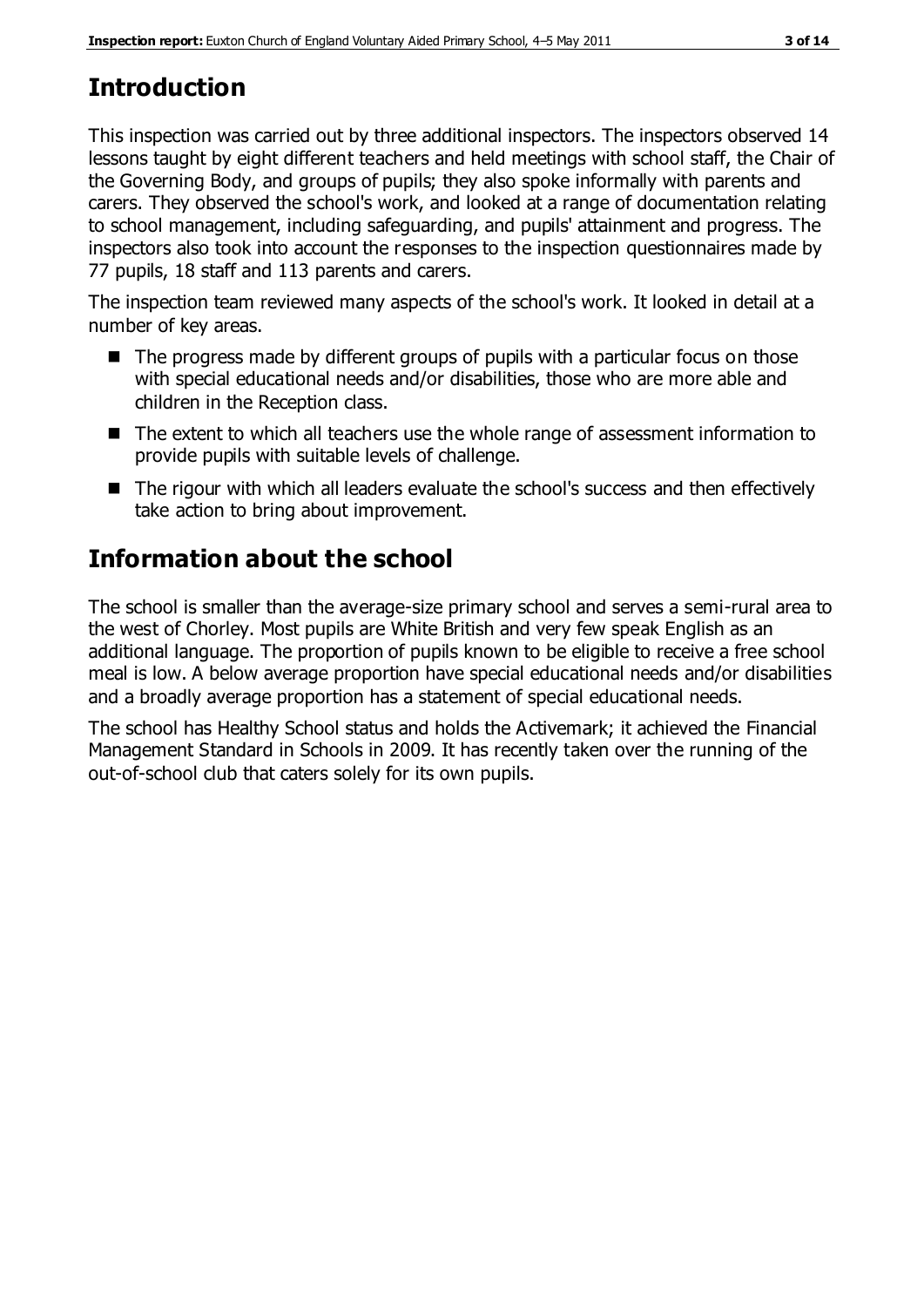# **Inspection judgements**

#### **The school's capacity for sustained improvement 1**

## **Main findings**

This warm, welcoming school has improved continuously since its last two inspections under the excellent guidance of its senior leadership team so that it now provides its pupils with an outstanding quality of education. Parents and carers typically comment that they have 'nothing but praise for the school's safe, encouraging and happy environment'. Pupils' exceptionally positive attitudes to learning and high attendance demonstrate the great enjoyment that they find in learning. Attainment by the end of Year 6 is consistently high, with particular strengths in reading and mathematics. Pupils of all abilities make excellent progress throughout the school and achieve exceptionally well. This is in response to first-rate teaching, a vibrant curriculum and, at the very heart of the school's success, staff members' outstanding knowledge of and attention to pupils' individual needs.

The Reception class provides children with an excellent foundation on which to build their future learning. The majority join the Early Years Foundation Stage with skills above those expected for their age and all build rapidly on their starting points so that most join Year 1 with well above average skills in all areas of learning. Pupils of all ages behave impeccably and have a mature awareness of how to keep themselves safe and healthy. This is because of the strong emphasis that the school places on promoting pupils' independent thinking skills and their ability to weigh up evidence before making choices. Pupils reflect on what they do and what they learn, so that they grow in self-esteem and develop the confidence to try different approaches. Their spiritual, moral, social and cultural development is excellent.

The school works well in partnership with parents and carers, and is especially successful in its support for families in crisis. However, there is room for further development in its more formal communications with them so that they can become even more engaged in their children's learning. Similarly, while the high quality teaching is firmly based on detailed assessment of pupils' progress, there are inconsistencies in the degree to which marking helps pupils understand how to improve their work. All leaders, including members of the governing body, are deeply thoughtful in their evaluation of the school's strengths and areas for development and highly ambitious for each pupil in their care. This approach has underpinned the school's track record of improvement and provides it with an outstanding capacity to maintain its high quality and improve even further.

## **What does the school need to do to improve further?**

**E** Ensure that all marking enables pupils to understand what they have done well, how they can improve their work, and the importance of carrying through the suggested actions.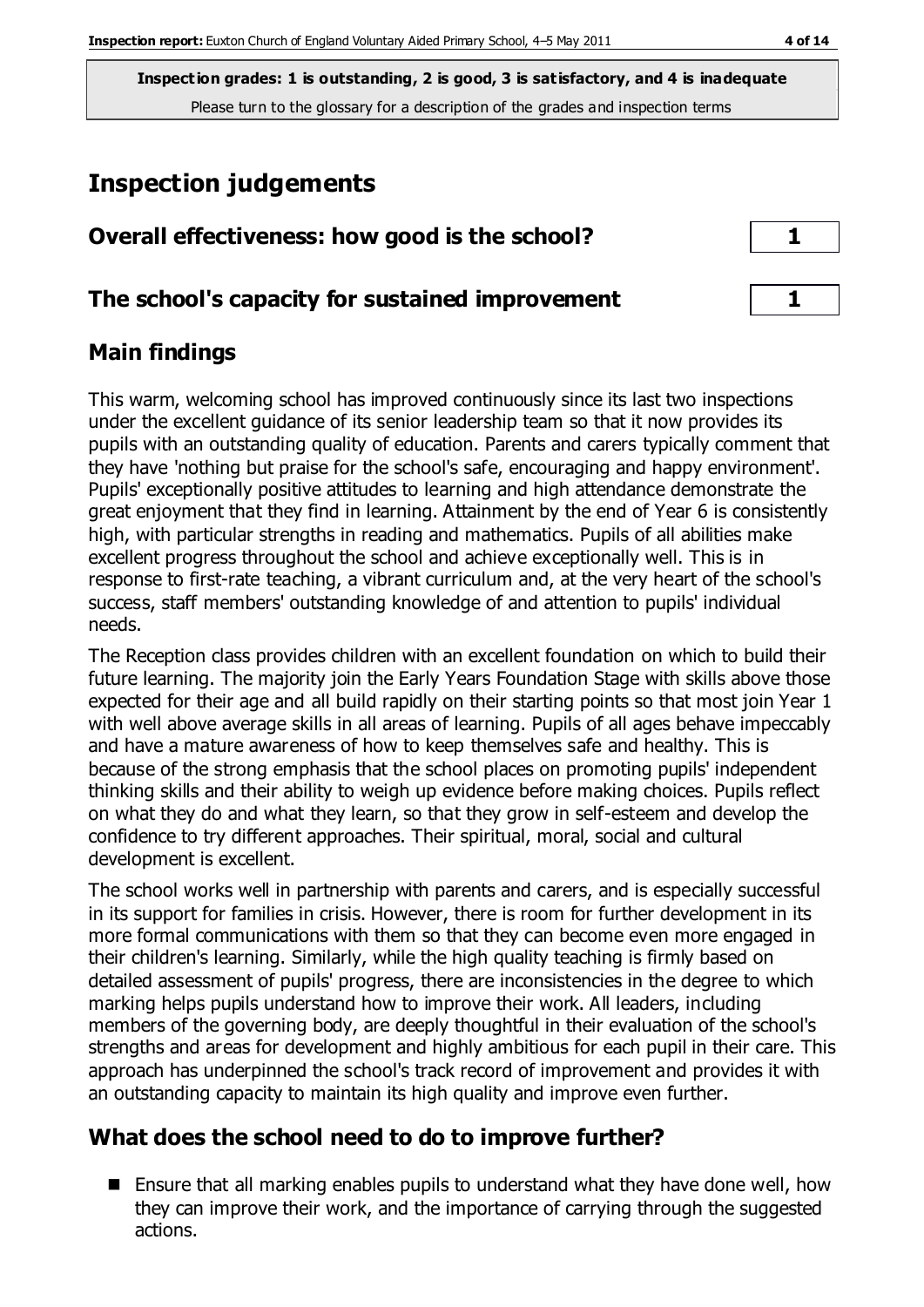- Improve communications with parents and carers about what and how their children are learning in order to enable them to further support their children's education, by:
	- $-$  providing them with regular curricular information
	- encouraging more parents and carers to attend the workshops provided by school staff.

#### **Outcomes for individuals and groups of pupils 1**

'I am delighted with the progress my child is making at school and even more delighted to see that she enjoys herself so much when she is there,' exemplifies parents' and carers' satisfaction with the outcomes for their children. Pupils develop mature learning skills so that they listen intently to teachers' directions, questions and explanations. They make excellent use of opportunities to clarify their thinking through discussion with their neighbours, to consider their answers and to take care with their work. They are enthusiastic learners who say one of the school's greatest strengths is that 'it is really interesting because teachers make lessons fun.' Attainment is on a rising trend at the end of both key stages with impressive increases in the proportion of pupils working at the higher levels for their age. Standards in writing are above average and improving in response to the school's concerted actions although, as staff are well aware, there remain persistent weaknesses in a few pupils' basic spelling and grammar. Pupils with special educational needs and/or disabilities make excellent progress alongside their peers due to high quality support and very close attention to their specific needs.

Pupils are unfailingly polite, helpful and appreciative of others' efforts. The rich relationships that they build with each other and adults mean that they are exceptionally supportive of each other, especially those who are more vulnerable. Their excellent behaviour contributes strongly to the school's happy atmosphere and to their own outstanding progress and achievement. Pupils readily volunteer to take on responsibilities such as playground buddies or school councillors and are keen fund-raisers for charity. As yet, their role in contributing to whole-school decision-making is less strong. Pupils greatly enjoy physical activity; some lead the lively early morning 'wake and shake up' sessions. They understand how this and a balanced diet contribute to good health and also understand the importance of acting sensibly to keep themselves safe physically, emotionally or when using information and communication technology (ICT). They develop high quality academic and personal skills with which to support their future wellbeing.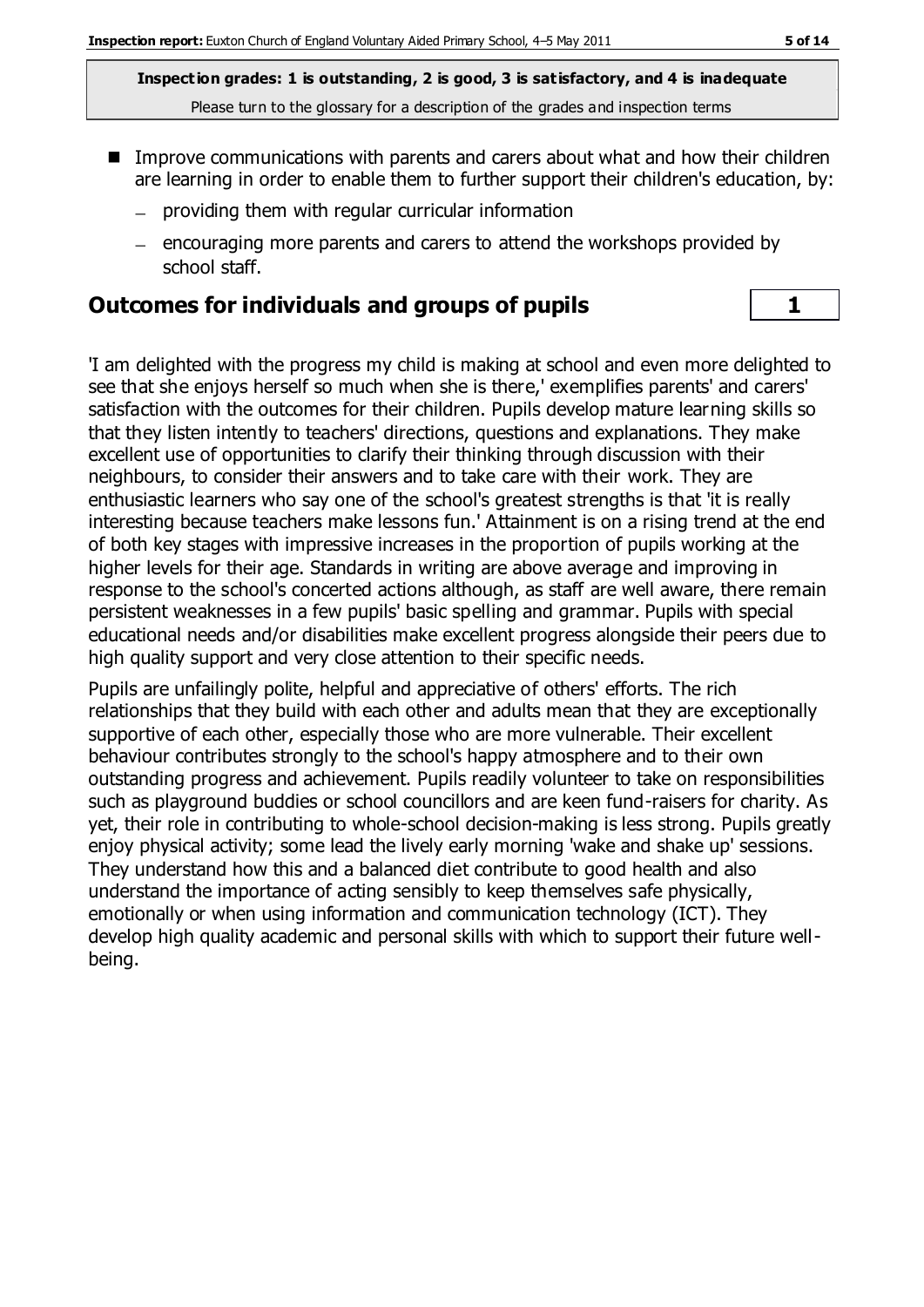**Inspection grades: 1 is outstanding, 2 is good, 3 is satisfactory, and 4 is inadequate**

Please turn to the glossary for a description of the grades and inspection terms

#### These are the grades for pupils' outcomes

| Pupils' achievement and the extent to which they enjoy their learning                                                     | 1            |
|---------------------------------------------------------------------------------------------------------------------------|--------------|
| Taking into account:<br>Pupils' attainment <sup>1</sup>                                                                   | 1            |
| The quality of pupils' learning and their progress                                                                        | $\mathbf{1}$ |
| The quality of learning for pupils with special educational needs and/or disabilities<br>and their progress               | 1            |
| The extent to which pupils feel safe                                                                                      | 1            |
| Pupils' behaviour                                                                                                         | 1            |
| The extent to which pupils adopt healthy lifestyles                                                                       | 1            |
| The extent to which pupils contribute to the school and wider community                                                   | 2            |
| The extent to which pupils develop workplace and other skills that will contribute to<br>their future economic well-being |              |
| Taking into account:                                                                                                      | 1            |
| Pupils' attendance <sup>1</sup>                                                                                           |              |
| The extent of pupils' spiritual, moral, social and cultural development                                                   | 1            |

<sup>1</sup> The grades for attainment and attendance are: 1 is high; 2 is above average; 3 is broadly average; and 4 is low

## **How effective is the provision?**

The school's high quality provision is summed up by a parent's comment that it operates as, 'a friendly supportive learning environment where every child feels special.' Teaching is consistently outstanding or of very good quality and instils in pupils of all ages a zeal for discovery and understanding that leads to their rapid progress. Planning takes into full account pupils' prior learning and different needs, while subtly adapted questioning and sensitive support during lessons, ensure that pupils of different ability make equally valuable use of available time. Imaginative activities, combined with teachers' excellent subject knowledge and clarity about the purpose of each lesson, ensure that pupils sustain their concentration and keen interest. High quality resources and skilful use of ICT create different atmospheres in the classroom according to the lesson content and led to, for example, one Year 2 pupil delightedly exclaim 'It looks like a crocodile's skin!' when independently using an electronic microscope to look at the surface of a leaf. Active, purposeful teaching assistants are especially effective in ensuring the inclusion and excellent progress of pupils with specific disabilities. Some marking is of the highest quality, clearly outlining particular strengths in a piece of work and giving guidance about the next steps to take but this is not consistently the case. In an otherwise highly positive response from pupils to their questionnaire, only 70% agreed that they know how well they are doing at school.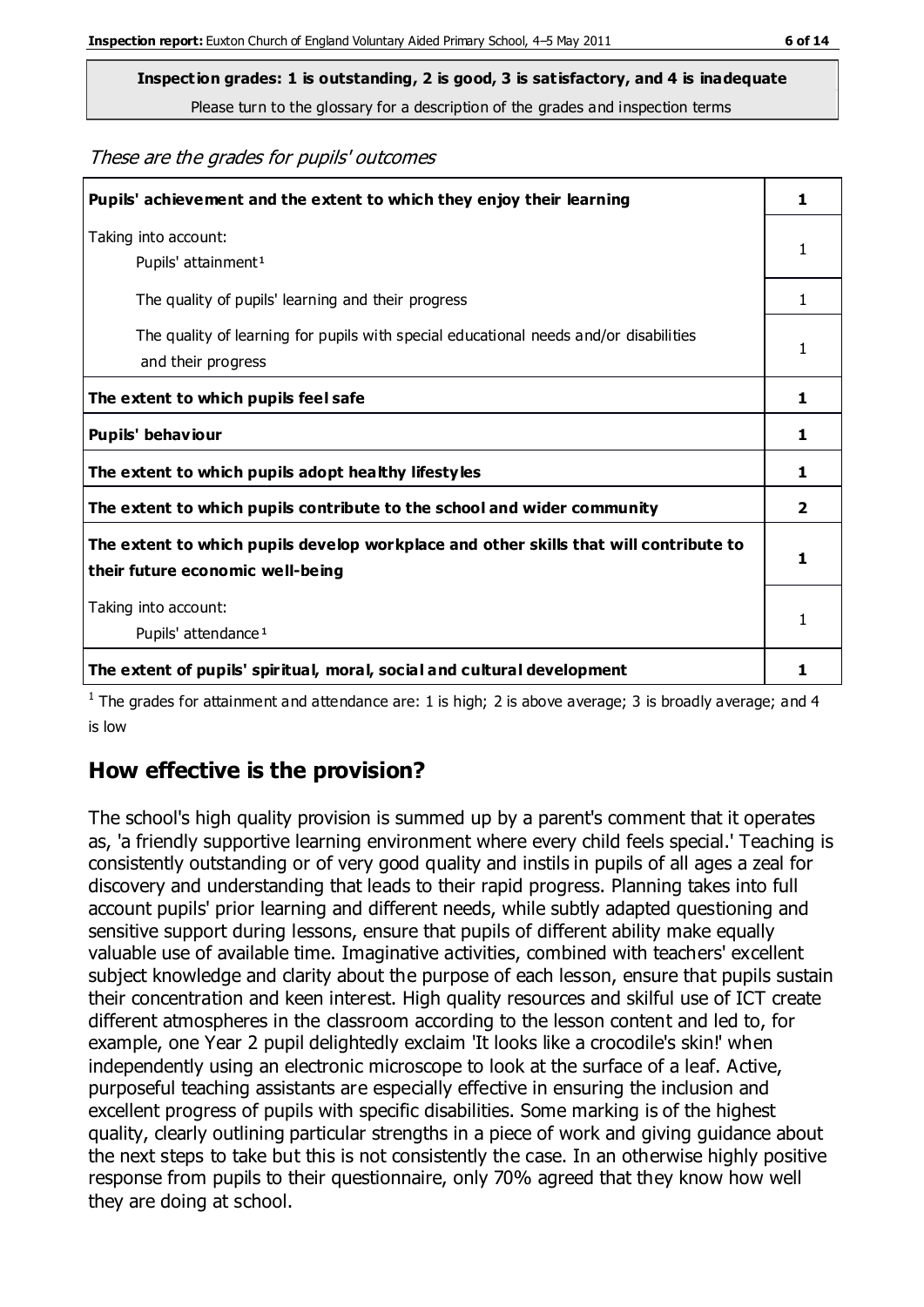Close analysis of how well the curriculum supports pupils' learning means that it is constantly evolving and outstandingly well adapted to their needs. A strong focus on mathematics at Key Stage 1 and writing throughout the school, has led to significant improvements in both these previously less strong areas. Daily, half an hour silent reading sessions contribute to pupils' exceptionally high attainment in this subject, which provides the key to future learning and enjoyment. They also provide very useful opportunities for teachers to consolidate the understanding of those who are struggling with specific concepts or skills. There is an increased concentration on the development of thinking skills. This has brought more coherence to activities that enable pupils to work with enthusiasm and creativity, and has promoted a greater proportion of pupils attaining at higher than expected levels for their age. Activities, such as the study of a text written by an Australian author or learning Bangra dance moves, help pupils to broaden their horizons. Special events, a wide range of visits, visitors and extra-curricular activities add even more opportunities to fire the pupils' imagination.

The palpable family atmosphere that pervades Euxton is that of a much smaller school. Staff's exceptional knowledge of individuals enables them to provide the sharply focused care, guidance and support that allow all pupils to flourish. No detail escapes unnoticed so that pupils have every confidence that any concerns will be dealt with swiftly and sensitively. Highly effective systems help the few who find self-discipline difficult to achieve, to understand how to help themselves. The school is proactive in developing excellent partnerships with outside agencies that lead to high quality provision for vulnerable pupils and those with special educational needs and/or disabilities. The decision to undertake the running of the out-of-school club has reaped many rewards in terms of pupils' enjoyment and continuity of care.

| The quality of teaching                                                                                    |  |
|------------------------------------------------------------------------------------------------------------|--|
| Taking into account:<br>The use of assessment to support learning                                          |  |
| The extent to which the curriculum meets pupils' needs, including, where relevant,<br>through partnerships |  |
| The effectiveness of care, guidance and support                                                            |  |

These are the grades for the quality of provision

## **How effective are leadership and management?**

Staff are unanimous in their appreciation of the exceptional headteacher and leadership team. Typical of their comments is that they feel 'proud to work in such a forward thinking school that places the child firmly at the forefront of all we do.' A unique combination of thoughtfulness, sensitivity and rigour underpins all decision-making and actions, instilling in all staff the determination and self-confidence to improve. Close scrutiny of individual pupil's progress and of whole-school performance in each subject, leads to immediate action followed swiftly by evaluation of its impact. Staff work as a very closely knit team, with responsibility for pupils' eventual attainment shared equally and highly effectively throughout the school.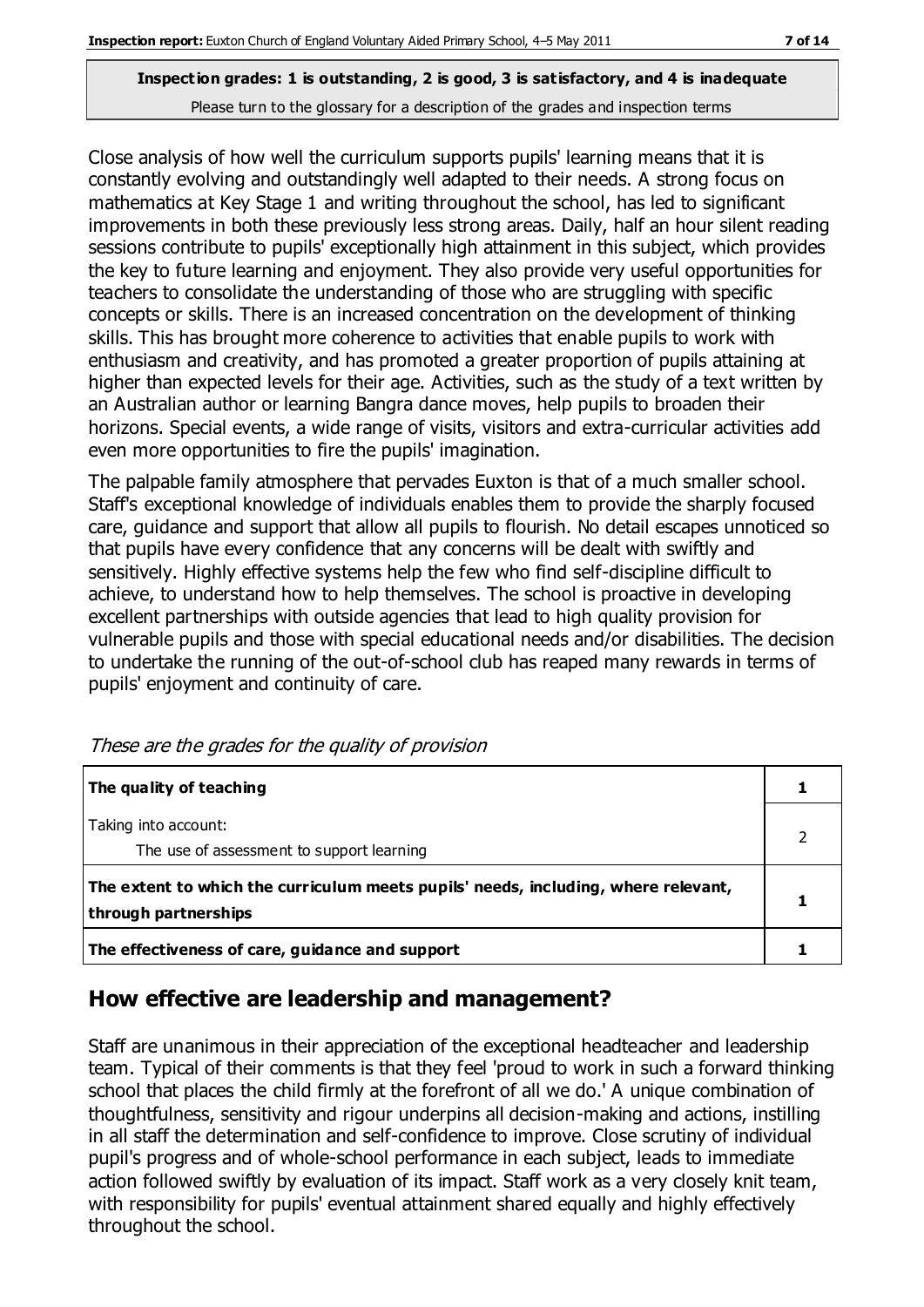Members of the governing body demonstrate unusually detailed knowledge of the school, are prepared to take well-calculated risks in their decision-making, such as the funding for extra teaching assistants, and provide the leadership with high levels of challenge and support. Good arrangements ensure pupils are safeguarded from harm, with staff's excellent care and guidance balancing out a few glitches in administrative detail. Exemplary inclusion of all pupils and the very well calculated adaptation of provision to their individual needs, lead to total equality of opportunity and similarly outstanding progress for all groups of pupils. The school promotes community cohesion well, particularly in the local area, but it has yet to develop wider partnerships at a national level or to evaluate the impact of its actions. Parents and carers are highly supportive of the school and appreciate the ease with which they can approach staff, but some would welcome more information about what, and how well, their children are learning and how they can help them at home.

| The effectiveness of leadership and management in embedding ambition and driving<br>improvement                                                                  |   |
|------------------------------------------------------------------------------------------------------------------------------------------------------------------|---|
| Taking into account:<br>The leadership and management of teaching and learning                                                                                   |   |
| The effectiveness of the governing body in challenging and supporting the<br>school so that weaknesses are tackled decisively and statutory responsibilities met |   |
| The effectiveness of the school's engagement with parents and carers                                                                                             | 2 |
| The effectiveness of partnerships in promoting learning and well-being                                                                                           | 1 |
| The effectiveness with which the school promotes equality of opportunity and tackles<br>discrimination                                                           |   |
| The effectiveness of safeguarding procedures                                                                                                                     | 2 |
| The effectiveness with which the school promotes community cohesion                                                                                              | 2 |
| The effectiveness with which the school deploys resources to achieve value for money                                                                             |   |

These are the grades for leadership and management

## **Early Years Foundation Stage**

A parent's comment that, 'I wouldn't have wanted my child to have started anywhere else', sums up the success with which the Reception class caters for young children's needs. Excellent teamwork between the leader and nursery nurse, with regular discussion and careful planning based on their observations of individuals' interests and needs, means that children receive high quality provision throughout the day. The staff make increasingly good use of the restricted outside space to ensure that children's learning is promoted equally well inside and outdoors. High expectations and skilful questioning encourage children to think about their learning, whether this is led by an adult or chosen independently. This leads to their making outstanding progress in all areas of learning but especially in writing, a relatively weaker area when they join the school, and calculation, which has been a weaker area in previous years. Children's very mature personal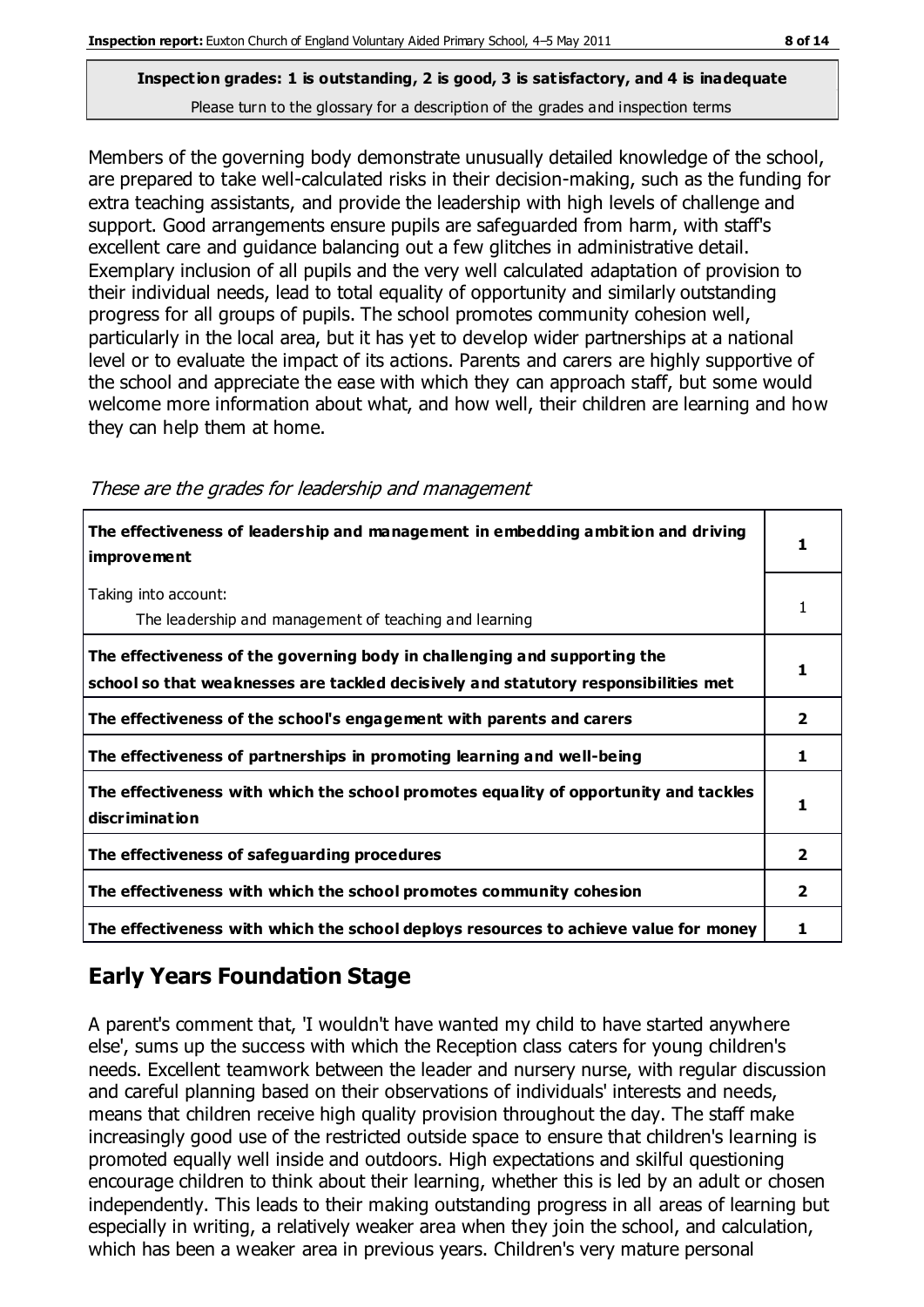development for their age means that they work and play extremely well together, fully include those with disabilities and sustain their concentration for long periods. Comprehensive arrangements to support children's first days at school, combined with close working with parents and carers, mean that their welfare is very well assured. Productive liaison with the out-of-school club supports the individual needs of the children, helping them to move smoothly from one setting to the next.

These are the grades for the Early Years Foundation Stage

| Overall effectiveness of the Early Years Foundation Stage                             |  |
|---------------------------------------------------------------------------------------|--|
| Taking into account:<br>Outcomes for children in the Early Years Foundation Stage     |  |
| The quality of provision in the Early Years Foundation Stage                          |  |
| The effectiveness of leadership and management of the Early Years Foundation<br>Stage |  |

## **Views of parents and carers**

More than 50% of parents and carers returned completed questionnaires, which is a high level of response. A small number expressed specific concerns which the inspectors shared with the leadership who took careful note. Given the school's prompt response to any weaknesses it identifies, inspectors are confident that it will take action to deal with the points raised. Inspection findings bear out the highly positive views held by parents and carers.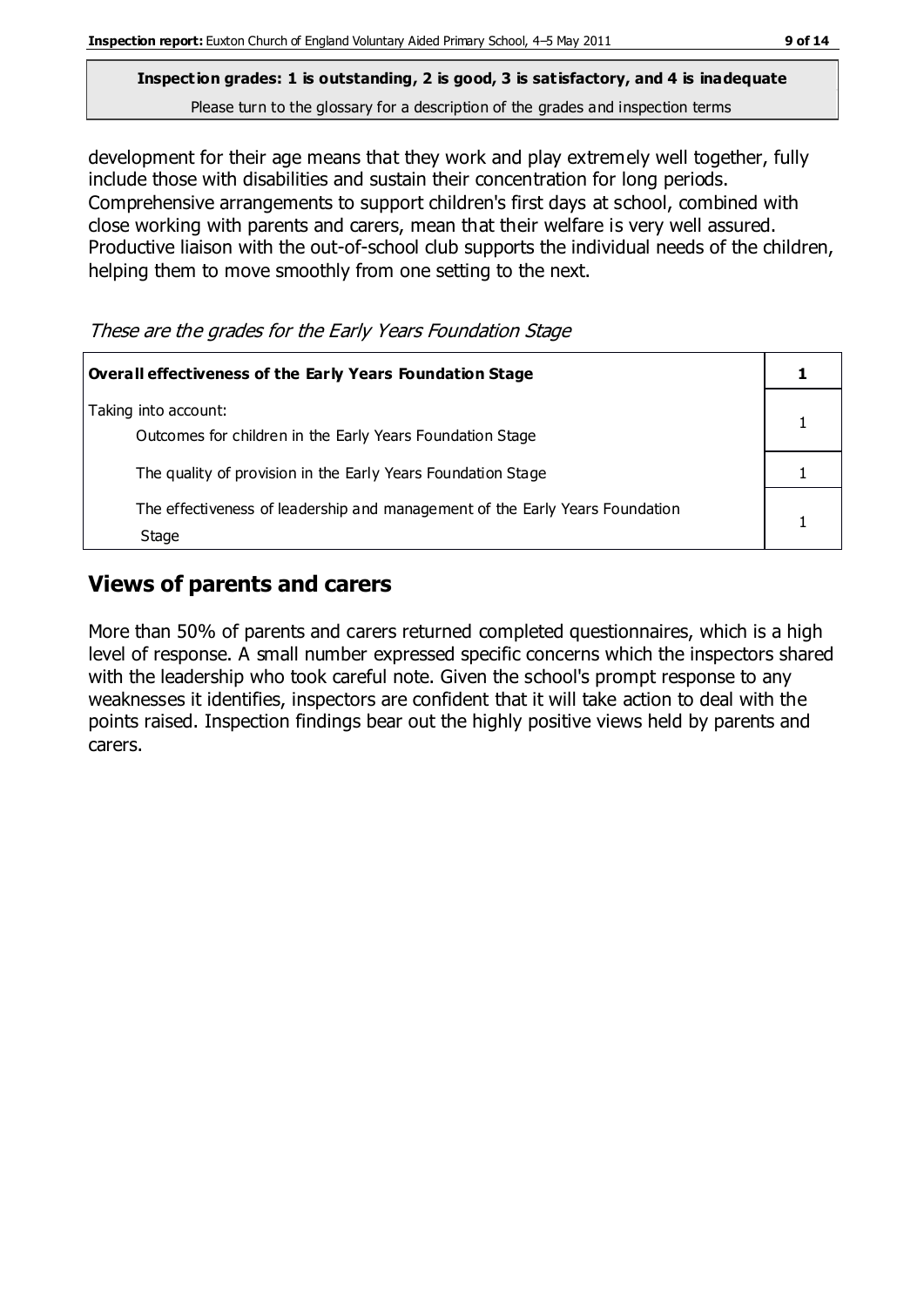#### **Responses from parents and carers to Ofsted's questionnaire**

Ofsted invited all the registered parents and carers of pupils registered at Euxton Church of England Voluntary Aided Primary School to complete a questionnaire about their views of the school.

In the questionnaire, parents and carers were asked to record how strongly they agreed with 13 statements about the school.

The inspection team received 113 completed questionnaires by the end of the on-site inspection. In total, there are 208 pupils registered at the school.

| <b>Statements</b>                                                                                                                                                                                                                                       | <b>Strongly</b><br>agree |               | Agree        |               | <b>Disagree</b> |                | <b>Strongly</b><br>disagree |               |
|---------------------------------------------------------------------------------------------------------------------------------------------------------------------------------------------------------------------------------------------------------|--------------------------|---------------|--------------|---------------|-----------------|----------------|-----------------------------|---------------|
|                                                                                                                                                                                                                                                         | <b>Total</b>             | $\frac{1}{2}$ | <b>Total</b> | $\frac{1}{2}$ | <b>Total</b>    | $\frac{0}{0}$  | <b>Total</b>                | $\frac{0}{0}$ |
| My child enjoys school                                                                                                                                                                                                                                  | 81                       | 72            | 29           | 26            | $\overline{2}$  | $\overline{2}$ | $\mathbf 0$                 | $\mathbf 0$   |
| The school keeps my child<br>safe                                                                                                                                                                                                                       | 93                       | 82            | 20           | 18            | 0               | $\mathbf 0$    | $\mathbf 0$                 | $\mathbf 0$   |
| My school informs me about<br>my child's progress                                                                                                                                                                                                       | 65                       | 58            | 43           | 38            | 3               | 3              | $\mathbf 0$                 | $\mathbf 0$   |
| My child is making enough<br>progress at this school                                                                                                                                                                                                    | 74                       | 65            | 38           | 34            | $\mathbf{1}$    | $\mathbf{1}$   | $\mathbf 0$                 | $\mathbf 0$   |
| The teaching is good at this<br>school                                                                                                                                                                                                                  | 87                       | 77            | 25           | 22            | 0               | 0              | 0                           | $\mathbf 0$   |
| The school helps me to<br>support my child's learning                                                                                                                                                                                                   | 72                       | 64            | 38           | 34            | 3               | 3              | $\mathbf 0$                 | $\mathbf 0$   |
| The school helps my child to<br>have a healthy lifestyle                                                                                                                                                                                                | 76                       | 67            | 37           | 33            | 0               | $\mathbf 0$    | $\mathbf 0$                 | $\mathbf 0$   |
| The school makes sure that<br>my child is well prepared for<br>the future (for example<br>changing year group,<br>changing school, and for<br>children who are finishing<br>school, entering further or<br>higher education, or entering<br>employment) | 70                       | 62            | 36           | 32            | 3               | 3              | $\mathbf 0$                 | $\mathbf 0$   |
| The school meets my child's<br>particular needs                                                                                                                                                                                                         | 78                       | 69            | 33           | 29            | $\mathbf{1}$    | $\mathbf{1}$   | $\mathbf 0$                 | $\mathbf 0$   |
| The school deals effectively<br>with unacceptable behaviour                                                                                                                                                                                             | 70                       | 62            | 39           | 35            | 0               | $\mathbf 0$    | $\mathbf 0$                 | $\mathbf 0$   |
| The school takes account of<br>my suggestions and concerns                                                                                                                                                                                              | 63                       | 56            | 41           | 36            | 2               | $\overline{2}$ | $\mathbf 0$                 | $\mathbf{0}$  |
| The school is led and<br>managed effectively                                                                                                                                                                                                            | 92                       | 81            | 21           | 19            | $\pmb{0}$       | $\mathbf 0$    | $\mathbf 0$                 | $\mathbf 0$   |
| Overall, I am happy with my<br>child's experience at this<br>school                                                                                                                                                                                     | 90                       | 80            | 22           | 19            | $\mathbf{1}$    | $\mathbf{1}$   | $\mathbf 0$                 | $\pmb{0}$     |

The table above summarises the responses that parents and carers made to each statement. The percentages indicate the proportion of parents and carers giving that response out of the total number of completed questionnaires. Where one or more parents and carers chose not to answer a particular question, the percentages will not add up to 100%.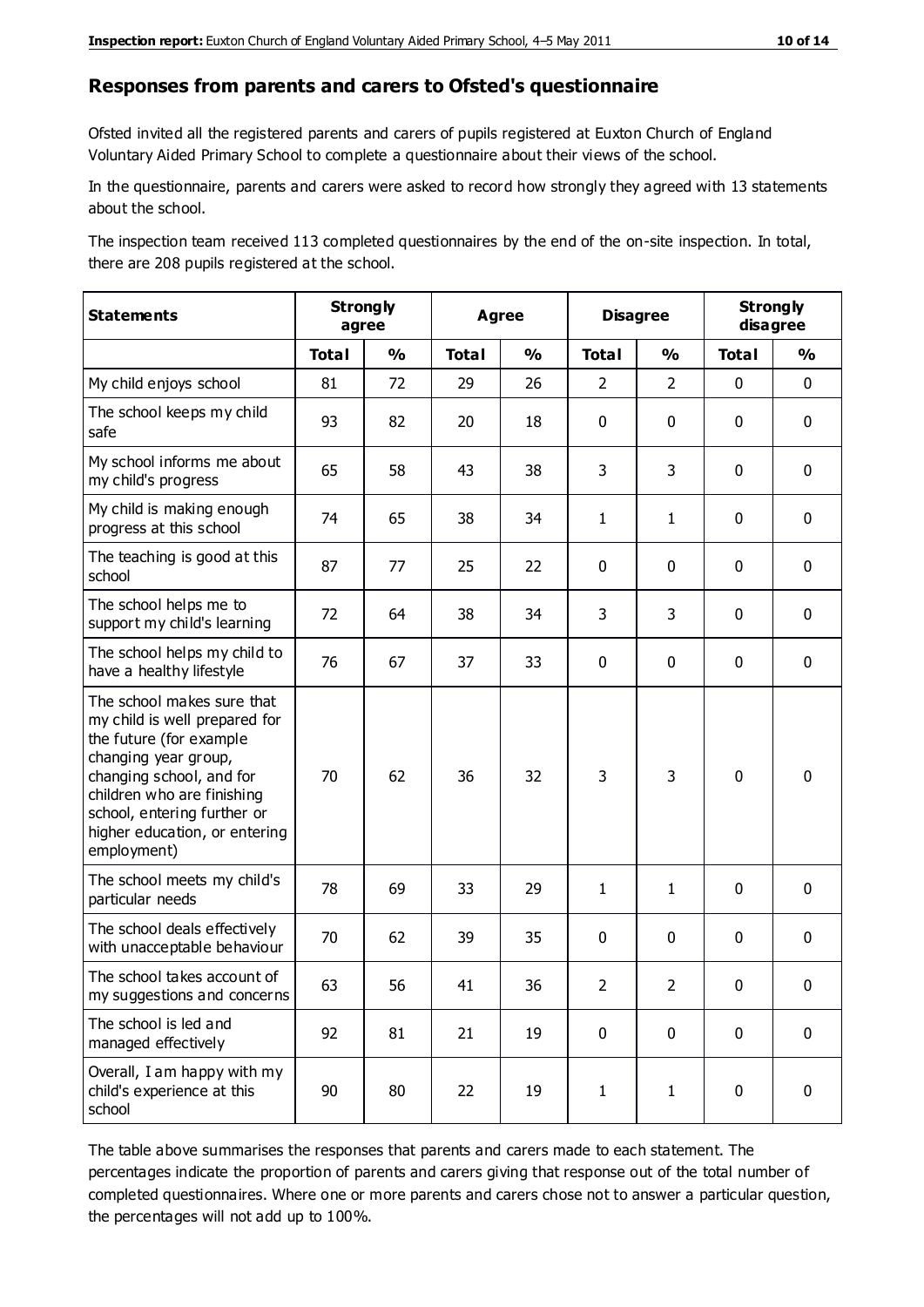## **Glossary**

| Grade   | <b>Judgement</b> | <b>Description</b>                                                                                                                                                                                                            |
|---------|------------------|-------------------------------------------------------------------------------------------------------------------------------------------------------------------------------------------------------------------------------|
| Grade 1 | Outstanding      | These features are highly effective. An outstanding school<br>provides exceptionally well for all its pupils' needs.                                                                                                          |
| Grade 2 | Good             | These are very positive features of a school. A school that<br>is good is serving its pupils well.                                                                                                                            |
| Grade 3 | Satisfactory     | These features are of reasonable quality. A satisfactory<br>school is providing adequately for its pupils.                                                                                                                    |
| Grade 4 | Inadequate       | These features are not of an acceptable standard. An<br>inadequate school needs to make significant improvement<br>in order to meet the needs of its pupils. Ofsted inspectors<br>will make further visits until it improves. |

#### **What inspection judgements mean**

#### **Overall effectiveness of schools**

|                       | Overall effectiveness judgement (percentage of schools) |      |                     |                   |
|-----------------------|---------------------------------------------------------|------|---------------------|-------------------|
| <b>Type of school</b> | <b>Outstanding</b>                                      | Good | <b>Satisfactory</b> | <b>Inadequate</b> |
| Nursery schools       | 46                                                      | 48   | 6                   |                   |
| Primary schools       | 6                                                       | 47   | 40                  | 7                 |
| Secondary schools     | 12                                                      | 39   | 38                  | 11                |
| Sixth forms           | 13                                                      | 42   | 41                  | 3                 |
| Special schools       | 28                                                      | 49   | 19                  | 4                 |
| Pupil referral units  | 14                                                      | 45   | 31                  | 10                |
| All schools           | 10                                                      | 46   | 37                  |                   |

New school inspection arrangements were introduced on 1 September 2009. This means that inspectors now make some additional judgements that were not made previously.

The data in the table above are for the period 1 September 2010 to 31 December 2010 and are consistent with the latest published official statistics about maintained school inspection outcomes (see **[www.ofsted.gov.uk](http://www.ofsted.gov.uk/)**).

The sample of schools inspected during 2010/11 was not representative of all schools nationally, as weaker schools are inspected more frequently than good or outstanding schools.

Percentages are rounded and do not always add exactly to 100.

Sixth form figures reflect the judgements made for the overall effectiveness of the sixth form in secondary schools, special schools and pupil referral units.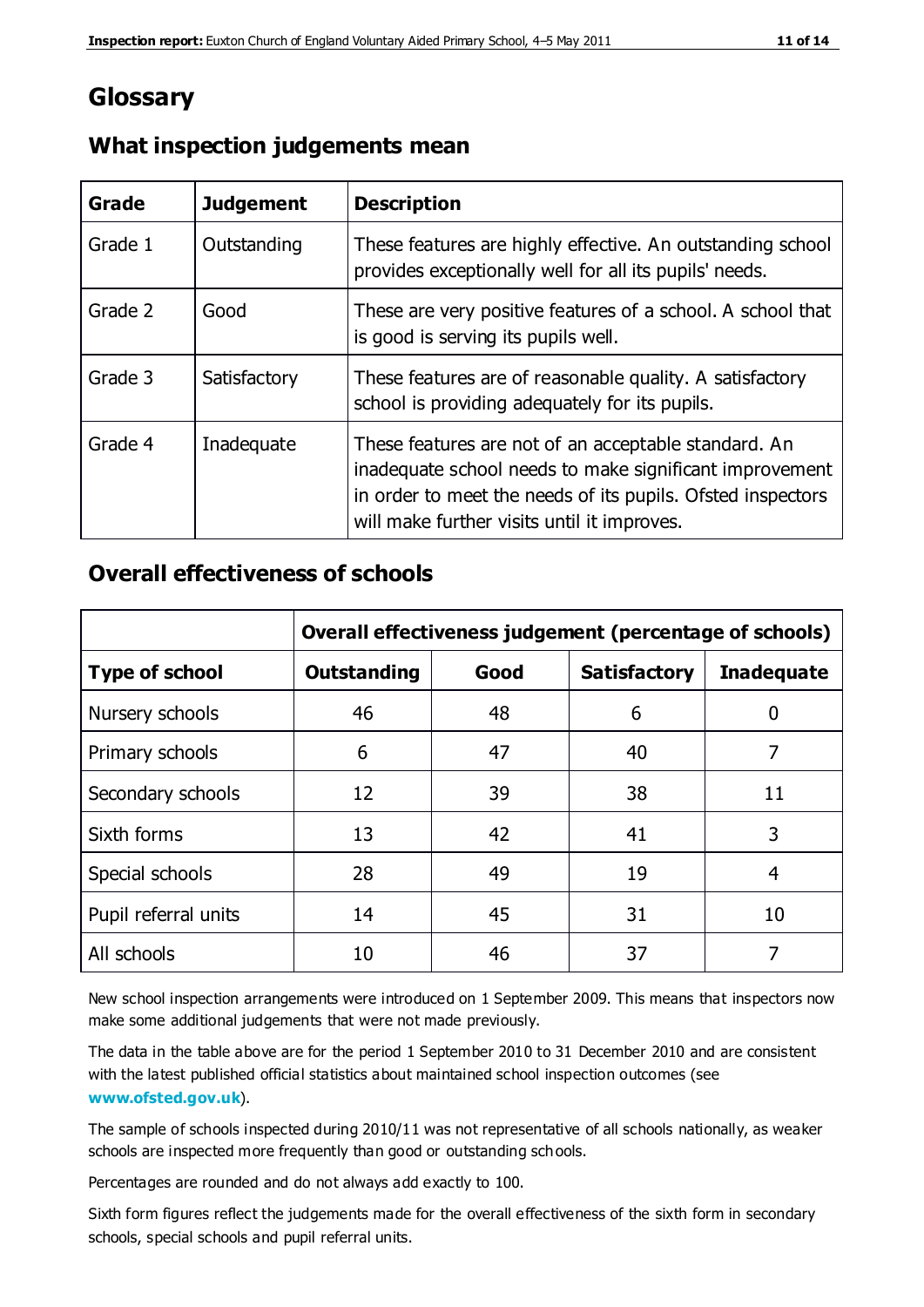## **Common terminology used by inspectors**

| Achievement:               | the progress and success of a pupil in their learning,<br>development or training.                                                                                                                                                          |  |  |
|----------------------------|---------------------------------------------------------------------------------------------------------------------------------------------------------------------------------------------------------------------------------------------|--|--|
| Attainment:                | the standard of the pupils' work shown by test and<br>examination results and in lessons.                                                                                                                                                   |  |  |
| Capacity to improve:       | the proven ability of the school to continue<br>improving. Inspectors base this judgement on what<br>the school has accomplished so far and on the quality<br>of its systems to maintain improvement.                                       |  |  |
| Leadership and management: | the contribution of all the staff with responsibilities,<br>not just the headteacher, to identifying priorities,<br>directing and motivating staff and running the school.                                                                  |  |  |
| Learning:                  | how well pupils acquire knowledge, develop their<br>understanding, learn and practise skills and are<br>developing their competence as learners.                                                                                            |  |  |
| Overall effectiveness:     | inspectors form a judgement on a school's overall<br>effectiveness based on the findings from their<br>inspection of the school. The following judgements,<br>in particular, influence what the overall effectiveness<br>judgement will be. |  |  |
|                            | The school's capacity for sustained<br>improvement.                                                                                                                                                                                         |  |  |
|                            | Outcomes for individuals and groups of pupils.                                                                                                                                                                                              |  |  |
|                            | The quality of teaching.                                                                                                                                                                                                                    |  |  |
|                            | The extent to which the curriculum meets<br>pupils' needs, including, where relevant,<br>through partnerships.                                                                                                                              |  |  |
|                            | The effectiveness of care, guidance and<br>support.                                                                                                                                                                                         |  |  |
| Progress:                  | the rate at which pupils are learning in lessons and<br>over longer periods of time. It is often measured by<br>comparing the pupils' attainment at the end of a key                                                                        |  |  |

stage with their attainment when they started.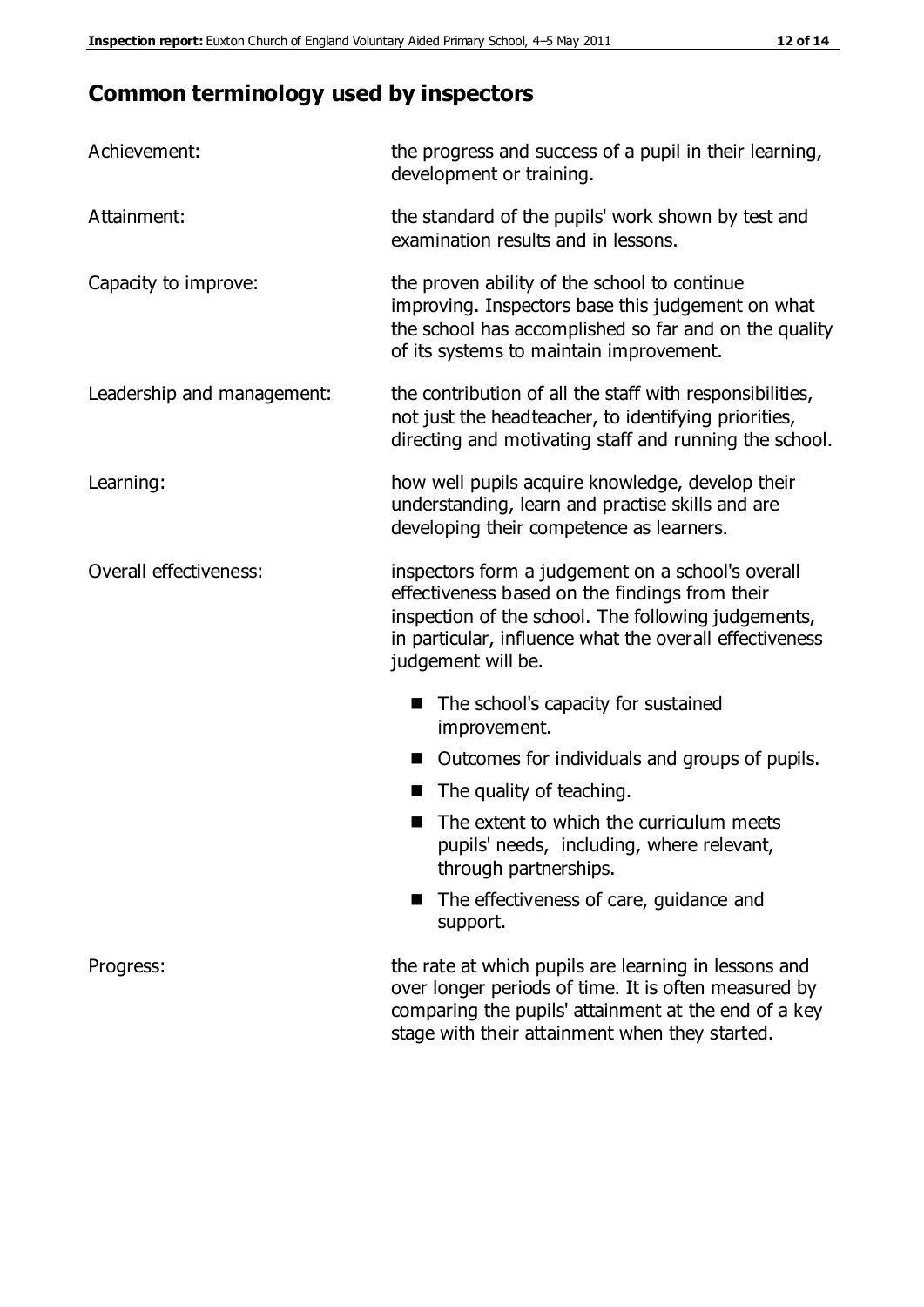#### **This letter is provided for the school, parents and carers to share with their children. It describes Ofsted's main findings from the inspection of their school.**

6 May 2011

#### Dear Pupils

#### **Inspection of Euxton Church of England Voluntary Aided Primary School, Chorley, PR7 6JW**

The other inspectors and I thoroughly enjoyed our time at Euxton. Thank you very much indeed for your warm welcome and willingness to help us understand why it is that you enjoy your school so much. You go to a school that offers you a high quality of education; in fact it is so good that we have judged it to be outstanding. Here are some of the reasons why.

Children in the Reception class get off to a really good start so they have very well developed skills by the time they move into Year 1. From then on you all continue to make rapid progress in your learning so that by the end of Year 6 you are working at well-above average levels for your age. This includes pupils who find learning more difficult because they, too, generally reach much higher standards than similar pupils elsewhere. As you told us, your teachers plan very interesting things for you to do that make you want to learn. They are also highly skilled at giving you just the right amount of challenge and support so that you think hard about what you are learning. Some marking gives you excellent support to improve your work; we have asked the senior leaders to make sure that this happens all the time and for every class. This should help more of you to feel that you have a better understanding of how well you are doing at school.

We were extremely impressed by your excellent behaviour, attendance, relationships and understanding about how to stay safe and healthy. We know your parents and carers help you with this but also consider that it is due to the outstanding care all the adults give you in school. The senior leaders have a very good understanding of how to improve the school which is why it is so successful. We have asked them to provide more information for your parents and carers about what you are learning so that they can help you even more at home.

Yours sincerely,

Sarah Drake Lead inspector



raising standards improving lives